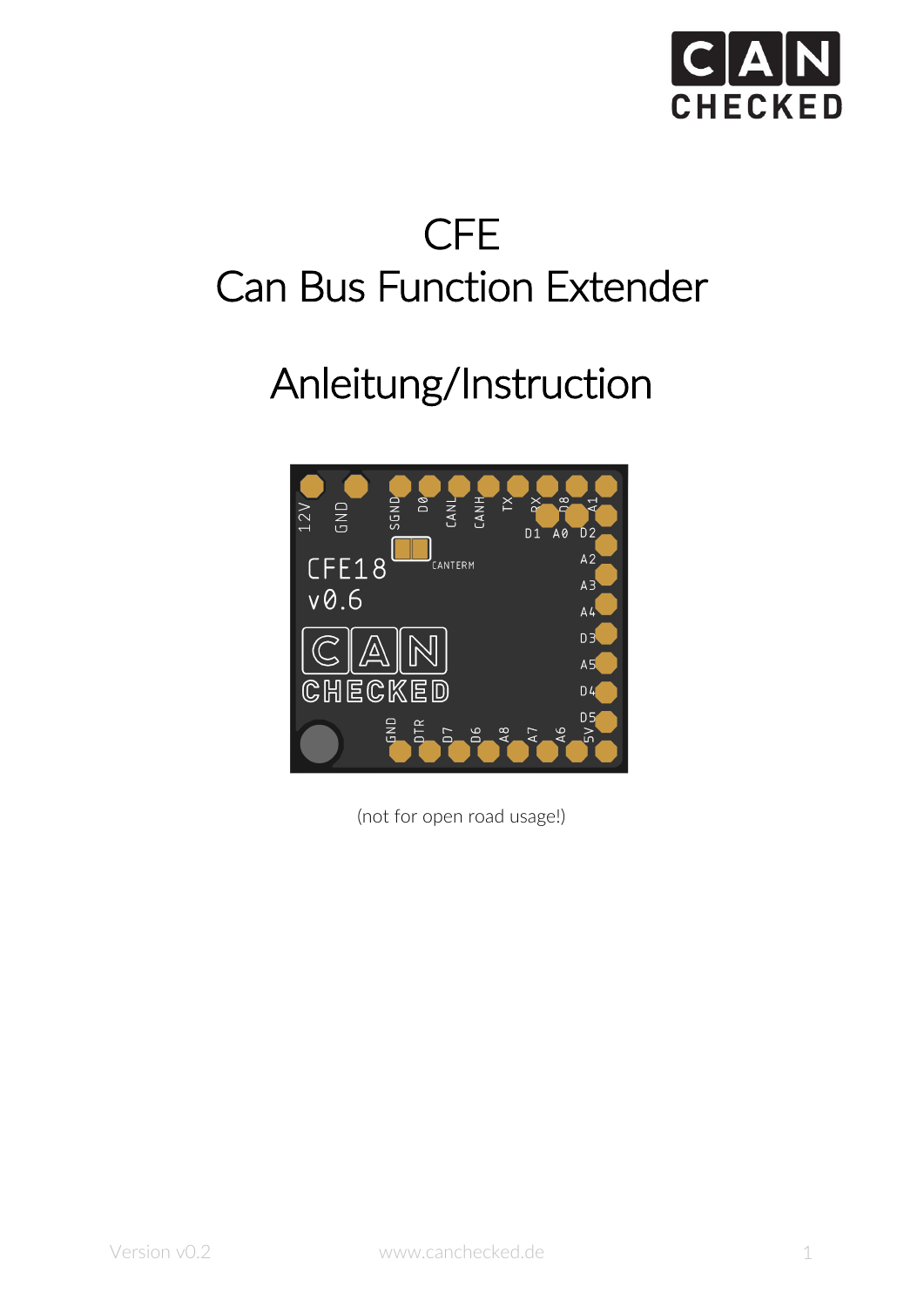

Über Can Bus lassen sich verschiedenste Daten übertragen. Steuergerät können flexibel Daten empfangen, wodurch sie die Funktionalität mit weiteren Sensoren erweitern lässt.

Möchte man zum Beispiel Dreh- und Druckknöpfe an seinem Lenkrad anbringen, benötigt man eine sehr kompakte Can Bus Lösung.

CANchecked bietet nun ein kleines Zusatzmodul, welches 18 Erweitungsmöglichkeiten bietet – 9 analoge (0-5V) und 9 digitale (5V tolerant).

Das Board ist mit nur 27x30mm möglichst kompakt gehalten. Die Pins haben einen Abstand von 2.54mm. Nur 12V und Masse für die Versorgung sind aus Sicherheitsgründen weiter auseinander (3,81mm).

Die KFZ Boardspannung wird von maximal 15V auf 5V gewandelt, welche als Versorgungsspannung genutzt wird für den Microcontroller als auch für externe Sensorik nutzbar ist.

Der Stromverbrauch liegt bei 12V/15mA.

## 4. Optionen

Auf der Rückseite befindet sich ein Lötjumper. Wird dieser gebrückt, so aktiviert man die 120 Ohm Terminierung für den Can Bus.

Über Can Bus lassen sich folgende Werte anpassen:

## 1. Einführung 1. Introduction

A wide variety of data can be transmitted via Can Bus. ECUs units can receive data from Can Bus, which means they can expand their functionality with additional sensors.

For example, if you want to attach knobs and push buttons to your steering wheel, you need a very compact Can Bus solution.

## 2. Lösung 2. Solution

CANchecked now offers a small additional module that offers 18 expansion options - 9 analog (0-5V) and 9 digital (5V tolerant).

## 3. Hardware 3. Hardware Add-on

The board is kept as compact as possible with only 27x30mm. The pins are 2.54mm apart. Only 12V and ground for the power supply are further apart for safety reasons (3.81mm).

The vehicle board voltage is converted from a maximum of 15V to 5V, which is used as a supply voltage for the microcontroller and can also be used for external sensors.

The power consumption is 12V / 15mA.

## 4. Options

There is a solder jumper on the back. If this is bridged, the 120 Ohm termination for the Can Bus is activated.

The following values can be adjusted via Can Bus: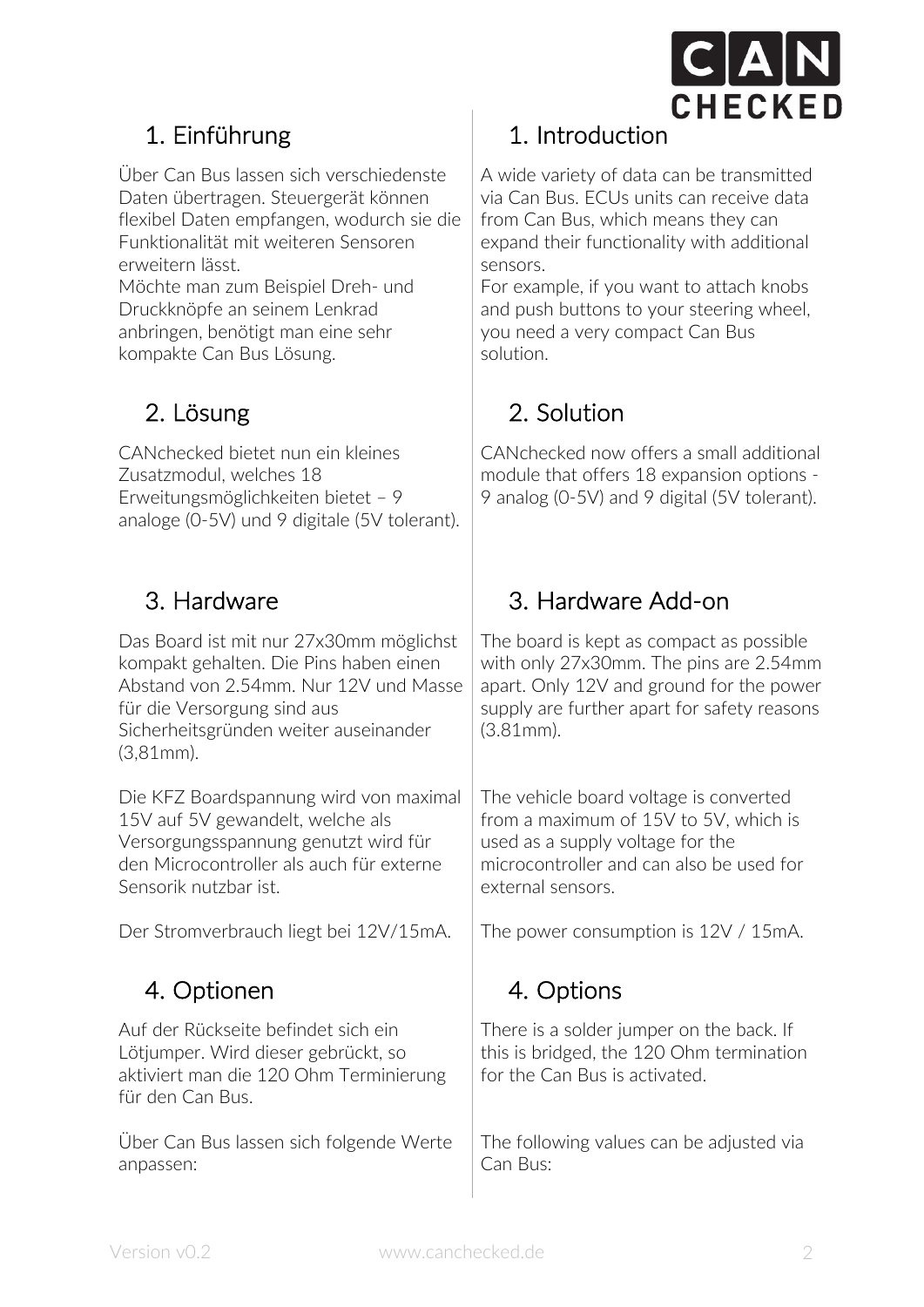

- 1) Data CAN ID: mit welcher Can Id die Daten gesendet werden –default: 0x700
- 2) Config CAN ID: mit welcher CAN Id das Board konfiguriert werden kann (default: 0x70A) – NEUSTART erforderlich
- 3) Frequenz mit der die Daten über dan Can Bus geschickt werden (Default: 50ms)
- 4) Can Bus Speed: 1=125kbps, 2=250kbps,3=500kbps,4=1Mbit (Default: 3 = 500kbps) – NEUSTART erforderlich
- 5) Mode: 1=default

Byte0+1 are always 0x0C and 0x0A

Byte2 gives the feature starting with 0x0A can id: 0x0A (high byte) + 0x0B (lowbyte) config can id: 0x0C (high byte) + 0x0D (lowbyte) frequency: 0x0E can bus speed: 0x0F mode: 0x10

Example 1: change data can id to 0x600

0x70A 0x0C 0x0A 0x0A 0x06

0x70A 0x0C 0x0A 0x0B 0x00

Example 2: change frequency to 50Hz (20ms)

0x70A 0x0C 0x0A 0x0E 0x14

Example 3: change can bus speed to 1Mbit

0x70A 0x0C 0x0A 0x0F 0x4

- 1) Data CAN ID: decide which Can id is used – default: 0x700
- 2) Config CAN ID: decide which Can id can be configured (default: 0x70A) – restart needed
- 3) Frequency with which tha data is being send via Can Bus up to 5ms which is 200Hz (Default: 50ms = 20Hz)
- 4) Can Bus Speed: 1=125kbps, 2=250kbps,3=500kbps,4=1Mbit (Default: 3 = 500kbps) – restart needed
- 5) Mode: 1=default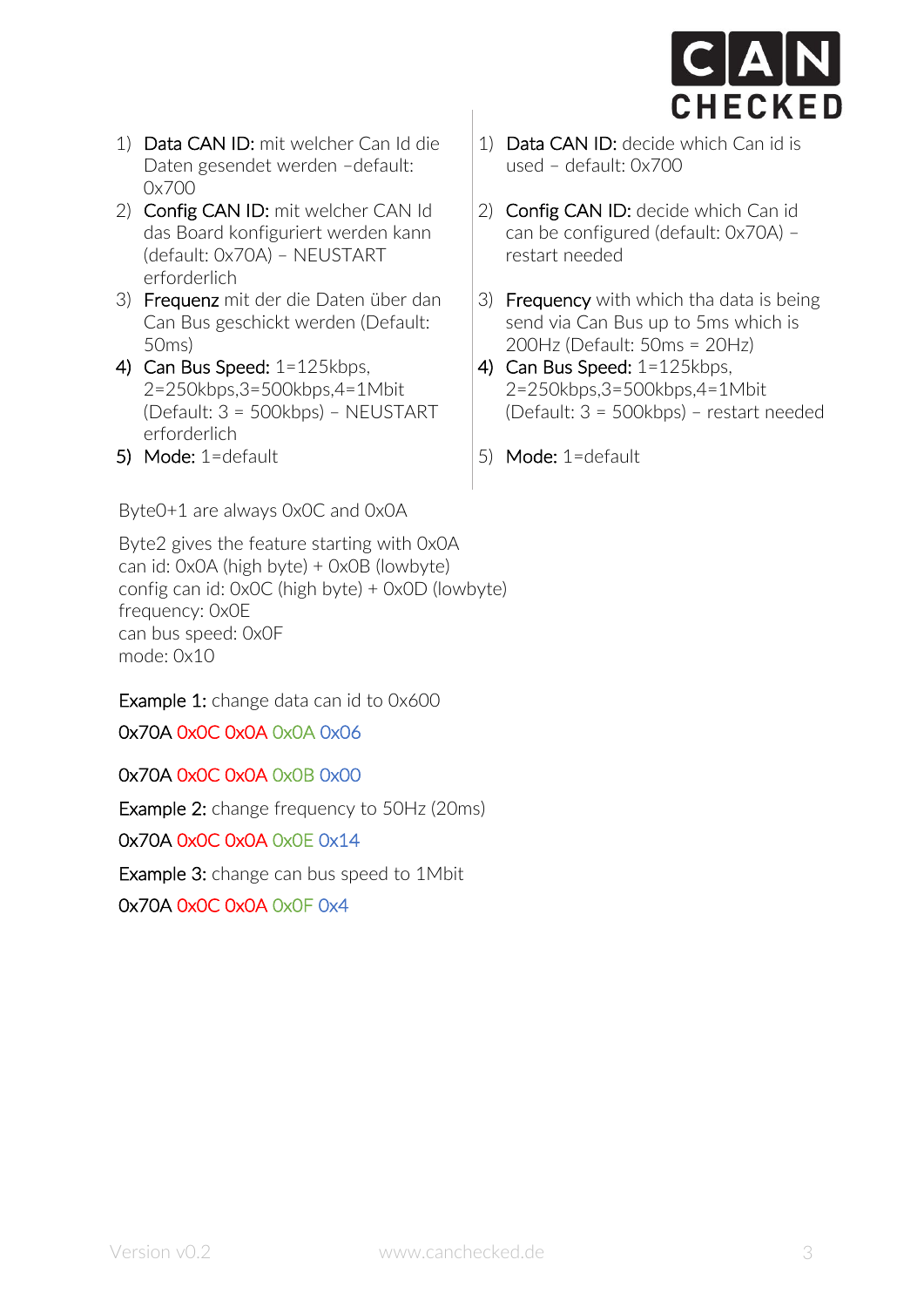

## 5. Can Bus Daten

Die Daten der Eingänge werden abgefragt und alle 50ms übertragen (20Hz änderbar). Daten sind "unsigned big endian"

## 6. Can Bus Data

The data of the inputs are queried and transmitted every 50ms (20Hz changeable). Data are "unsigned big endian"

Can Bus ID: 0x700 (Data CAN ID – änderbar) Byte0+1: AIN0 0-1023 Byte2+3: AIN1 0-1023 Byte4+5: AIN2 0-1023 Byte6+7: AIN3 0-1023

Can Bus ID: Data CAN ID +1

Byte0+1: AIN4 0-1023 Byte2+3: AIN5 0-1023 Byte4+5: AIN6 0-1023 Byte6+7: AIN7 0-1023

### Can Bus ID: Data CAN ID +2

Byte0+1: AIN8 0-1023 Byte2: bit masked DIN0-7 Byte3: DIN0 0-1 Byte4: DIN1 0-1 Byte5: DIN2 0-1 Byte6: DIN3 0-1 Byte7: DIN4 0-1

Can Bus ID: Data CAN ID +3 Byte0: DIN5 0-1 Byte1: DIN6 0-1 Byte2: DIN7 0-1 Byte3: DIN8 0-1

## 7. Anschluss 7. Connection

| 12V und Masse verbinden. Die grüne       | Connect 12V and ground. The green          |
|------------------------------------------|--------------------------------------------|
| Status LFD auf der Vorderseite leuchtet. | status LED on the front lights up.         |
| Can High und Low mit dem Fahrzeug-Can    | Connect Can High and Low with the          |
| Bus verbinden.                           | vehicle Can Bus.                           |
| 5V und SGND nutzt man für die analogen   | 5V and SGND are used for the analog        |
| Eingänge.                                | inputs.                                    |
| Möchte man einen Taster oder Schalter    | If you want to use a button or switch, you |
| nutzen, schaltet man diesen gegen SGND.  | switch it against SGND. Internally, the    |
| Intern sind die digitalen Eingänge D0-D8 | digital inputs D0-D8 are provided with a   |
| mit einem Pullup versehen.               | pull-up.                                   |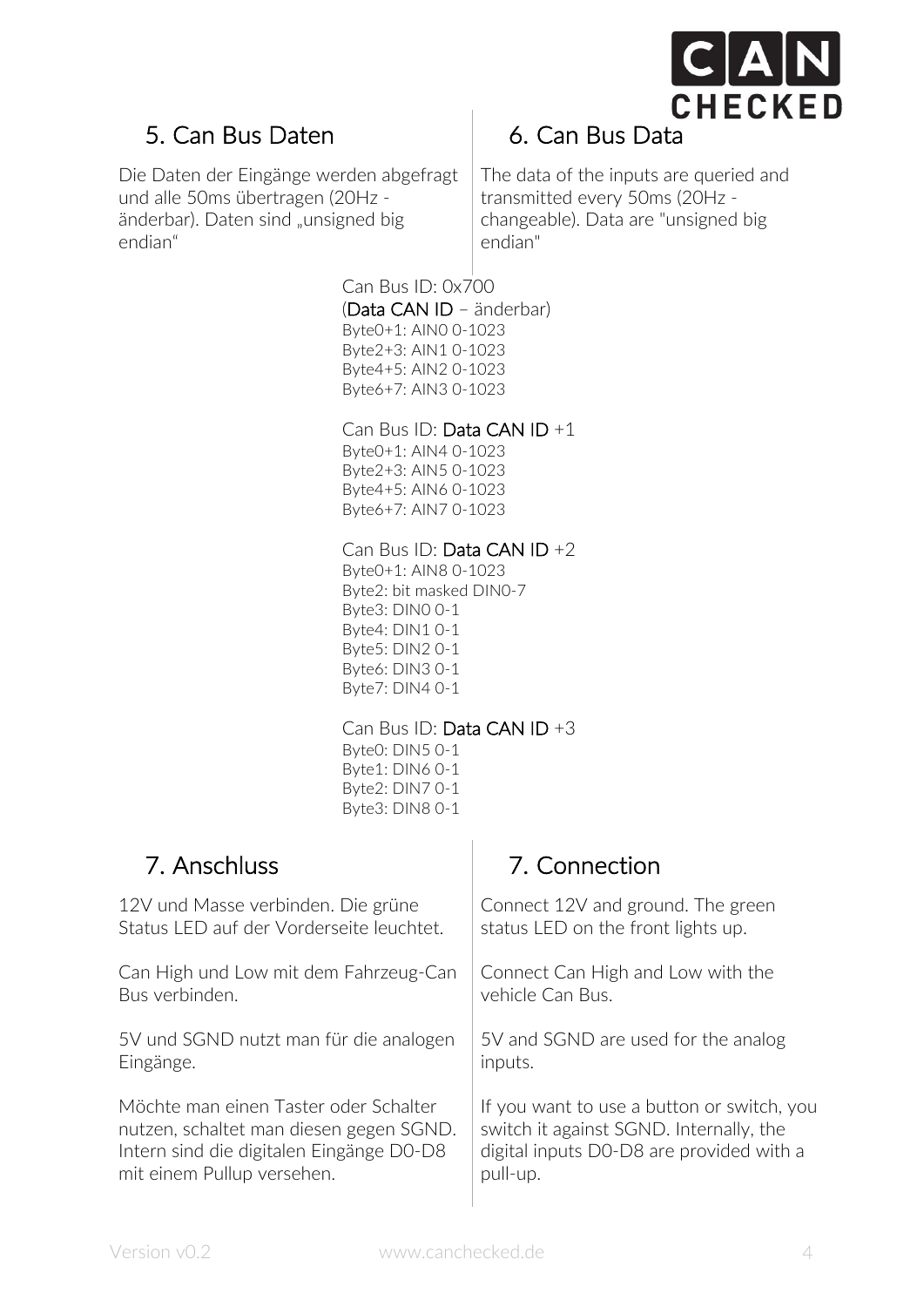

Analoge Sensoren verbindet man mit 5V, SGND und einem analogen Eingang z.B.  $AO$ 

Analog sensors are conne SGND and an analog input e.g. A0.



## 8. Steuergerät Konfiguration

Die analogen Eingänge liefern 10bit Auflösung und somit Werte von 0 bis 1023. Im Steuergerät muss der Wert umgerechnet werden. Alle Werte sind "unsigned big endian"

#### Beispiele:

5V Spannung AIN0

0x700 Byte0 Multiplikator: 5; Divisor: 1023

oder Multiplikator: 0.004887585533

#### Abgastemperatur (type k) AIN7:

0x702 Byte6 Multiplikator: 1250; Divisor: 1023

oder Multiplikator: 1.2218963832

Für die digitalen Eingäng nutzt man entweder die einzelnen Bytes. Z.B. DIN6: 0x702 Byte6 oder die Bitmask bei 0x702 Byte2

## 9. ECU config

The analog inputs provide 10-bit resolution and thus values from 0 to 1023. The value needs to be converted in the ECU to the correct value. All values are unsigned big endian.

Examples:

#### 5V voltage AIN0 0x700 byte0 Muliplier: 5; divisor: 1023

Or multiplier: 0.004887585533

### Exhaust gas temperature (type k) AIN7:

0x702 byte6 Muliplier: 1250; divisor: 1023

Or multiplier: 1.2218963832

Fort he digital inputs you either use the bytes – e.g. DIN6: 0x702 byte6 or bitmask 0x702 byte2